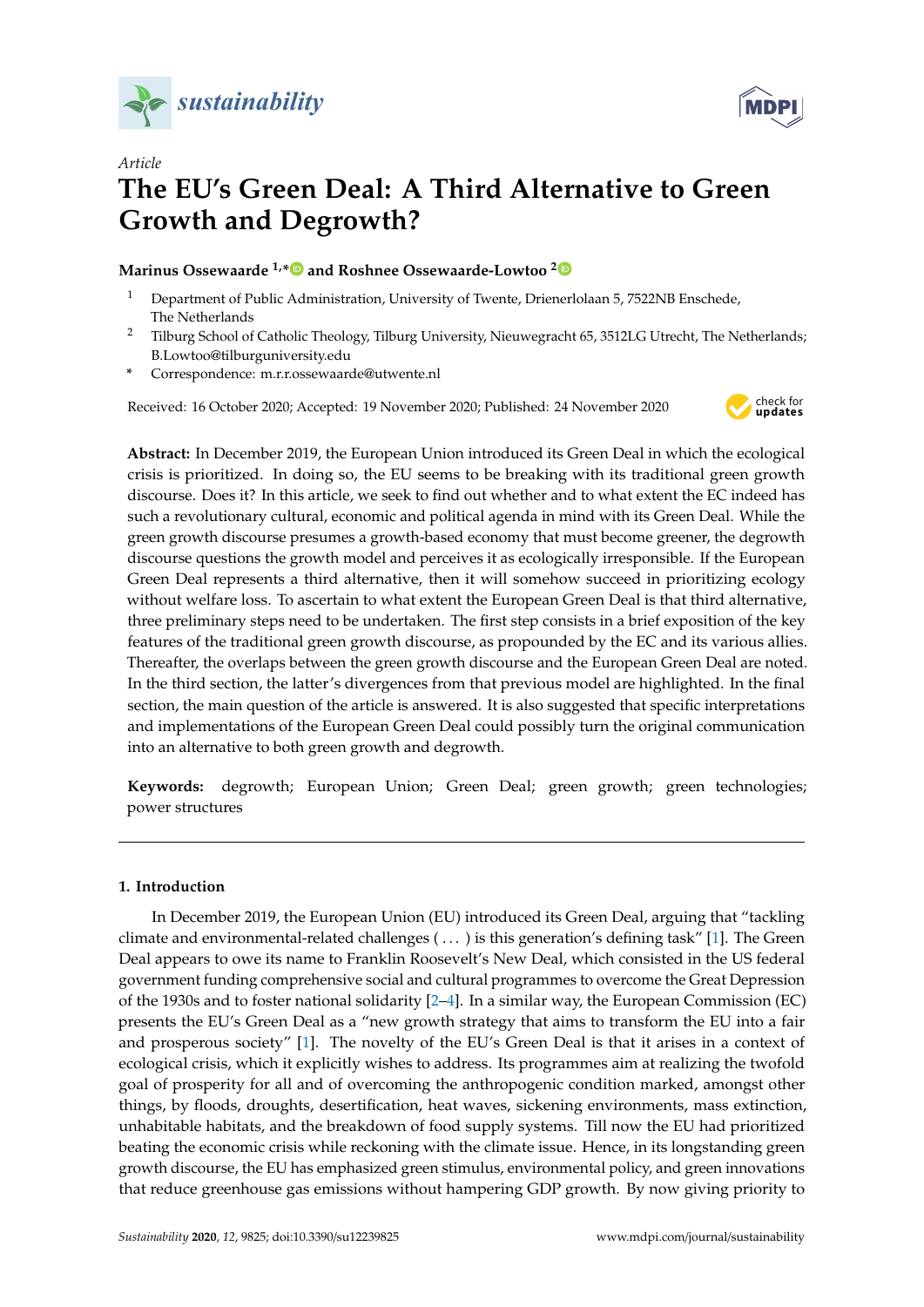tackling the ecological crisis, the EU would seem to be breaking with its traditional green growth discourse. Indeed, the ecological crisis calls for transformative measures that aim at re-configurating the European economy, including its political-administrative and corporate power structure. In other words, by prioritizing the ecological issue, the EU would appear to be adopting a "revolutionary" pathway to a new European world that is in harmony with the biosphere and hence possibly marked by some form of degrowth [\[5\]](#page-12-3). The EU's traditional green growth discourse, on the other hand, perpetuates the prioritization of economic growth.

Does the EC indeed have such a revolutionary cultural, economic, and political agenda in mind with its Green Deal? Or is the latter the continuation of a longstanding green growth discourse? Or does the Green Deal instead represent something in-between and thus offer potential new horizons for thinking about a synthesis between green growth and degrowth? These questions are addressed in the present article. Its twofold aim is to evaluate the novelty of the EU's Green Deal that is, to analyze whether it breaks with its traditional green growth discourse or not and to discover potential, unarticulated new avenues for degrowth alternatives in that very same Green Deal. While the green growth discourse presumes a growth-based economy that must become greener, the degrowth discourse questions the growth model and perceives it as ecologically irresponsible. Green growth is the alternative to brown growth and aims at greening capitalism. It thereby relies on technological innovations, green investments, and green consumerism. Degrowth is the negation of both brown and green capitalism, and of the corresponding established capitalist power structures. Proponents of degrowth fight for new worlds beyond green capitalism, characterized by ecologically responsible economies, protection and restoration of ecological commons, and anti-consumerist lifestyles [\[6,](#page-12-4)[7\]](#page-12-5). Green growth is conventional and "economic" in its orientation. Material standards of living are its primary concern, as opposed to, for instance, civic fellowship, justice, or a harmonious embeddedness in the natural environment. Green growth is an establishment discourse that leaves established oligarchical power structures intact [\[8,](#page-13-0)[9\]](#page-13-1). Degrowth, by contrast, is post-conventional and ecological in its focus. Ultimately, degrowth is about cultural transformation; it is the negation of ecologically irresponsible middle-class lifestyles and corresponding mythologies (like the myth of progress), for the sake of cultivating eco-friendly lifestyles beyond middle-classness [\[10](#page-13-2)[,11\]](#page-13-3).

If the European Green Deal represents a third alternative, then it will somehow succeed in prioritizing ecology without welfare loss. That said, the ecology versus economy language is not very appropriate since acting now out of concern for the environment is also acting for the sake of future generations, yet to be born, and hence for the sake of future economic welfare. In other words, even from a purely economic perspective, a third alternative will give as much importance to present generations as to future generations; and will thus not saddle the latter with debts, wastes, and an unlivable planet [\[12\]](#page-13-4). The evaluative question that is to be posed while studying the Green Deal is whether the EC is critical enough of its own green growth discourse without getting into the degrowth paradigm. Does the EC envisage a world in which the old established power structures of green capitalism give way to new democratic, local, and community-based power structures? In other words, does it call on the same European values that once inspired the foundation of the original European union? To ascertain to what extent the European Green Deal is that third alternative, three preliminary steps need to be undertaken. The first step consists in a brief exposition of the key features of the traditional green growth discourse, as propounded by the EC and its various allies. Thereafter, the many overlaps between the green growth discourse and the European Green Deal are noted. In the third section, the latter's divergences from that previous model are highlighted. In the final section, the main question of the article is answered. It is also suggested that specific interpretations and implementations of the European Green Deal could possibly turn the original communication into a viable European alternative to both green growth (traditionally conceived) and degrowth.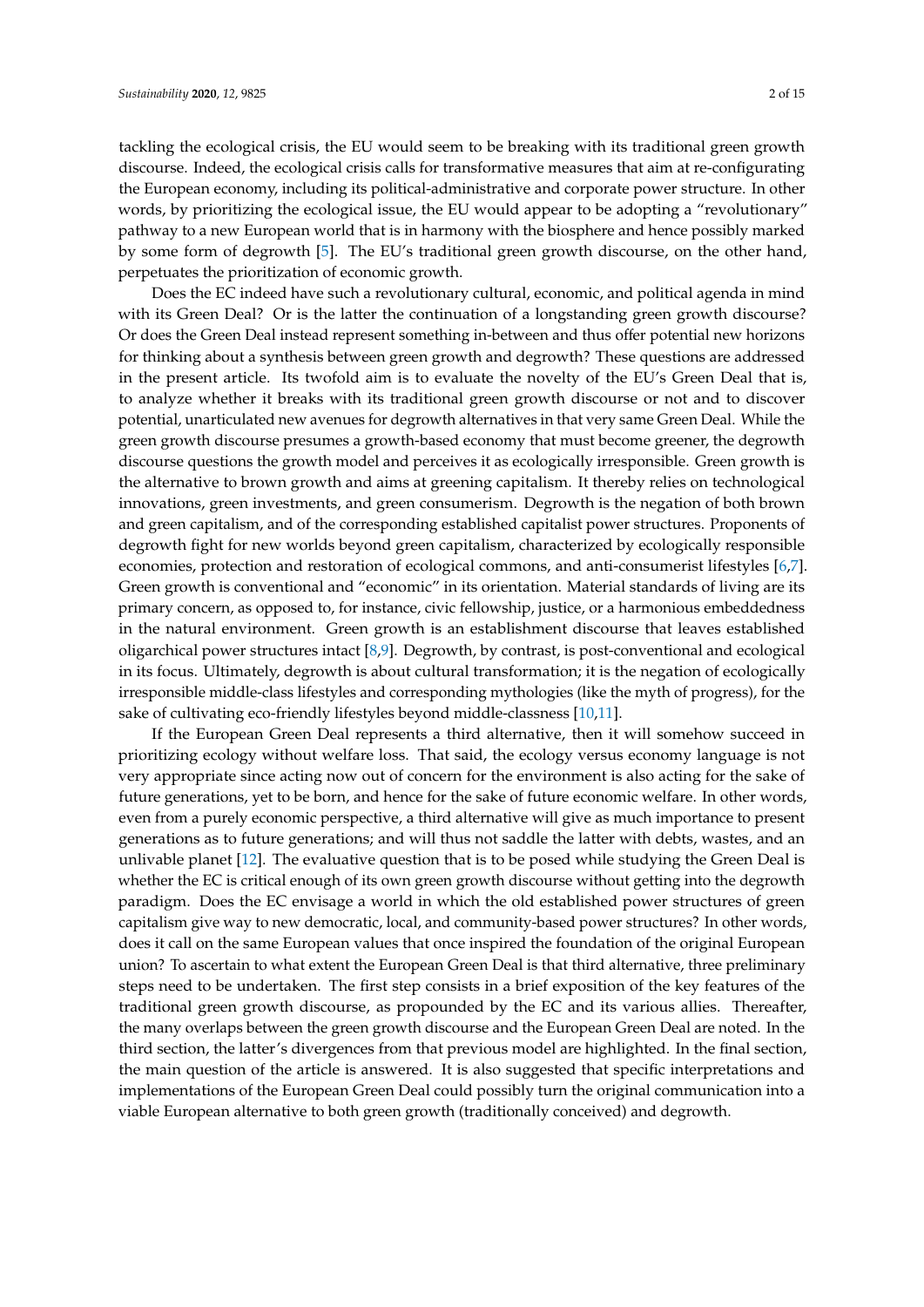The EU's green growth discourse manifested itself most clearly in the context of the global financial crisis (2007–2009) and European debt crisis (2009–2014), in response to the alleged failures of the Lisbon Treaty (2000) and its sustainable development agenda [\[13\]](#page-13-5). In its Europe 2020 strategy (2010), Biodiversity Strategy to 2020 (2011), and Roadmap to a Resource Efficient Europe (2011), the EC presented its green growth strategy as a pathway for overcoming the financial crisis through green stimulus, environmental policy, and green innovations. Underlying this strategy is the idea or belief that ecology and economy do not necessarily contradict each other, once "brown growth" which goes hand in hand with carbon-emissions, waste production, and extractivism is transcended. The green growth discourse presumes that economy and ecology can be reconciled in a symbiotic relationship, supplanting the parasitism of an ecology-degrading industrial economy. Accordingly, from a green growth perspective, environmental protection is an investment opportunity with high returns, rather than a costly restraint [\[14](#page-13-6)[–18\]](#page-13-7). Green growth strategies consist in reconciling economic (productive and consumptive) activities and ecological challenges [\[19,](#page-13-8)[20\]](#page-13-9). New types of jobs, new commodities, new technologies, and higher production and consumption may result from these measures. What economists refer to as "externalities" such as pollution and the loss of biodiversity become reasons for new investments and products (like wind or solar energy, eco-tourism, etc.). The symbiosis between economy and ecology thus consists in the economization of environmental protection, which results in new investments, subsidies, jobs creation, and green innovations. Environmental protection defined this way contributes to GDP growth, and therefore does not inspire the fear of "regression" and massive loss of jobs and decreased standards of living that degrowth discourses tend to arouse.

In Europe 2020, the EC explicitly recognized the compatibility between environmental protection and GDP growth. The greening of the European economy was conceived as being conducive to growth [\[13\]](#page-13-5). In this document, the EC thus identified the financial crisis as "a moment of transformation" towards a European economy that is more resource efficient, sustainable, competitive, and innovative in the development of green technologies. It set a target of reducing greenhouse gas emissions by at least 20%, compared to 1990 levels. It communicated its commitment to rethink its longstanding brown-growth (environmentally harmful) subsidies; emphasized its commitment to emissions trading; expressed its will to revise its energy taxation system; and promised to encourage wider use of green public procurement ("green" consumption by public authorities) [\[13\]](#page-13-5). In its Biodiversity Strategy to 2020, the EC, alarmed by the loss of biodiversity largely caused by brown growth (including over-exploitation of "natural resources" and pollution), emphasized that the ecological crisis (which it acknowledges) represents economic losses. Ecology, the EC argued in this document, must be enhanced or rebuilt as "natural capital", defined as natural assets that make life possible (such as ecological commons (soil, air, water, plant materials, etc.) and biodiversity) [\[21\]](#page-13-10).

The green growth discourse was initiated by international organizations, mainly by the United Nations, OECD, and World Bank, before it was endorsed by the EU. The concept of green growth was coined during the Fifth Ministerial Conference on Environment and Development (MCED) held in March 2005 in Seoul, when fifty-two governments from Asia and the Pacific agreed to pursue a path of "green growth" [\[22\]](#page-13-11). Since then green growth has been the most widely accepted solution to stop the degradation of the natural environment [\[11](#page-13-3)[,15\]](#page-13-12). During that conference, the United Nations Economic and Social Commission for Asia and the Pacific articulated its commitment to environment-friendly GDP growth, making green growth the solution to the ecological crisis and the model of sustainable development. In 2008, the UN Environment-led Green Economy Initiative was launched, through which the UN offers a platform for its members for moving towards a green economy. At the OECD Ministerial Council Meeting in 2009, most of its member-states approved a declaration acknowledging that ecology and economy can (should) be reconciled; and asked the OECD to develop a framework for implementing the green growth strategy. That framework has been published in its Towards Green Growth (2011). Since then, the OECD has been a protagonist of green growth, which it justifies by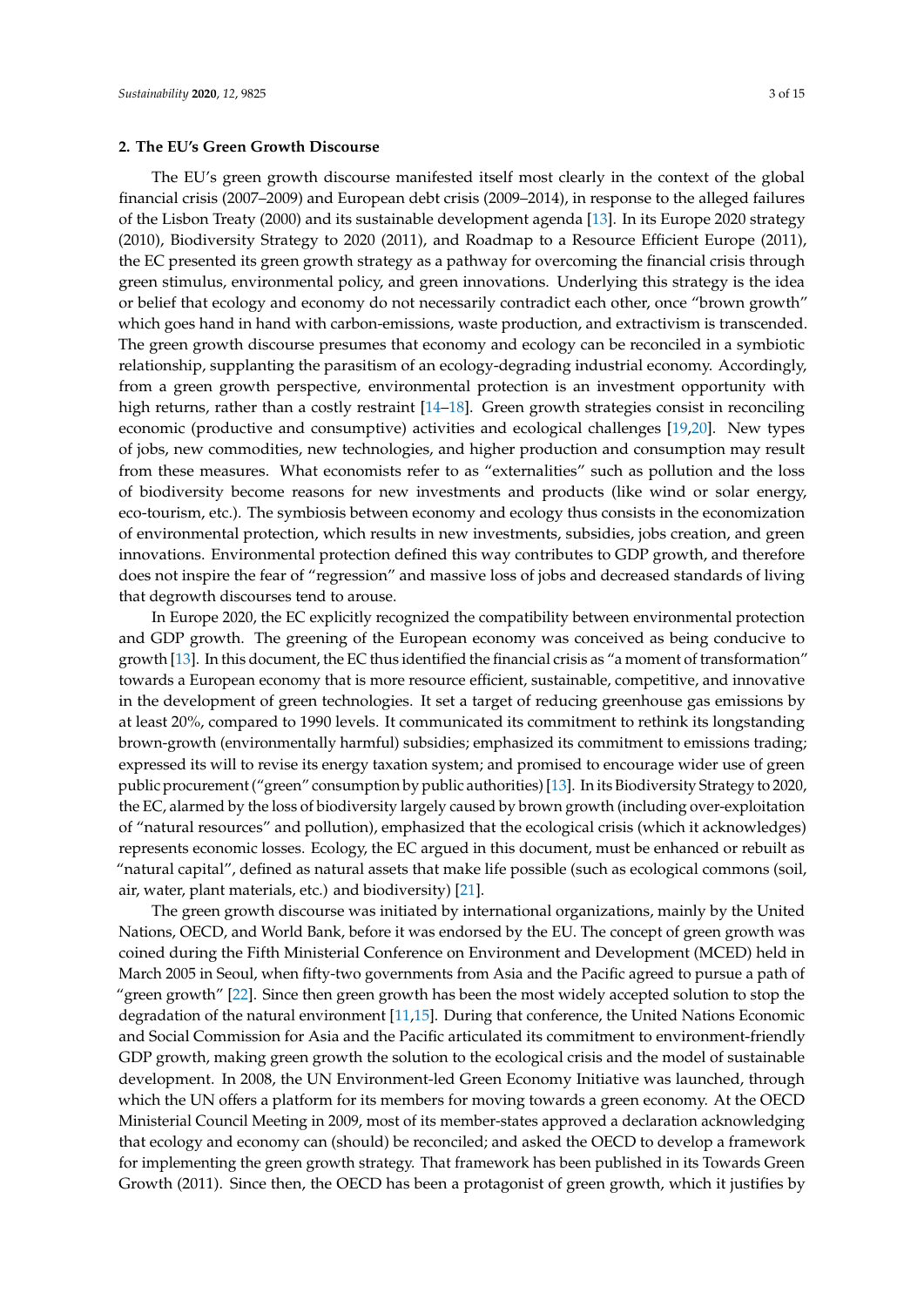pointing out that development is undermined by a growth that continues to deplete "natural capital". It is for the sake of "progress" that we must find "new ways of producing and consuming things, and even redefine what we mean by progress and how we measure it" [\[23\]](#page-13-13). It is significant that it also adds that "progress" might have to be redefined and measured differently. The World Bank, similarly, pointed to the "given natural resource constraints" that make greener poverty reduction inevitable [\[24\]](#page-13-14). The stability and prosperity of an economy, it noted, depends on the preservation of the natural environment. Given brown growth-based industry, the preservation of the natural environment cannot be taken for granted but requires active conservation. The latter refers to the management of "natural capital", which is a green economic sector (the economizing of ecology), involving economic activities of accounting, investment, green jobs creation, etc. [\[17](#page-13-15)[,25\]](#page-13-16).

The belief that green growth is the solution to the ecological crisis is one that finds many supporters, especially among powerful public and private actors. As noted earlier, it is a discourse that was born among the powerful and perpetuated by them. The advantage of such an approach is that it does not threaten present power structures and the ideology that they undergird, namely, the Western enlightenment ideology of "progress". Hence, the green growth approach ignores the fact that these very power structures have played an important role in generating the ecological crisis in the first place, and that the climatic aspect of the crisis is closely related to socioeconomic aspects of the crisis. The green growth discourse veils the fact that the ecological crisis is primarily a political problem that can only be tackled through new political arrangements and hence new power structures. In a robust sense, it could be argued that those powerful public and private actors see the ecological crisis as a new opportunity for growth. The EU's green growth discourse is constructed and reproduced by the EC and its own associated networks, including the World Economic Forum and the Brussels Economic Forum [\[9\]](#page-13-1). These diverse stakeholders constitute a bloc or collation that is hegemonic enough to win consent. Conversely, it is powerful enough to delegitimize counter-discourses (such as the degrowth discourse). The mythological or narrative character of the EU's green growth discourse plays an important role in suggesting a reality that is altogether different from brown growth realities. A critical examination of green growth policies and proposals reveals their traditional character. That is to say, the proponents of the green growth discourse represent a capitalist political-economic establishment that consists of the traditional oligarchical forces behind brown growth. Correspondingly, environmental protection becomes part of the new agenda of, for instance, multinational oil barons and giant energy corporations like Royal Dutch Shell that are presented as the leaders of the green transitions while they continue ruling the fossil fuel industry. The myth of green growth tries to veil the fact that the reactionary forces of brown growth actors which amongst other things, finance the climate denial machine [\[26\]](#page-13-17), are those in charge of making a "green" future. In other words, the myth of green growth enables the ruling political-administrative and corporate powers to pursue dirty business as usual, legitimized through the green growth discourse [\[27–](#page-13-18)[29\]](#page-13-19).

The green growth discourse relies on the belief that economic growth can be "decoupled" from environmental violence. It is claimed that growth is possible without excessive exploitation of "natural resources" [\[8](#page-13-0)[,11,](#page-13-3)[15\]](#page-13-12). Such decoupling is allegedly made possible by green technologies. It is thus believed that green technologies are the solutions for overcoming the ecological crisis. New technologies purportedly improve the resource efficiency of production (for instance, by reducing the use of energy or natural materials), without altering the consumption patterns and middle-class standards of living and lifestyles of the current economy. The myth of green growth is hence marked by "technological solutionism" [\[30\]](#page-13-20). Green technological solutionism requires particular knowledge and skills and epistemic communities for developing green industries. This has implications for state subsidies for certain branches of higher education and training and of research and development. Research and knowledge that are conducive to green growth are thus prioritized. Similarly, as noted above, the development of green technologies, including sustainable energy systems, typically need state subsidies to be deployed.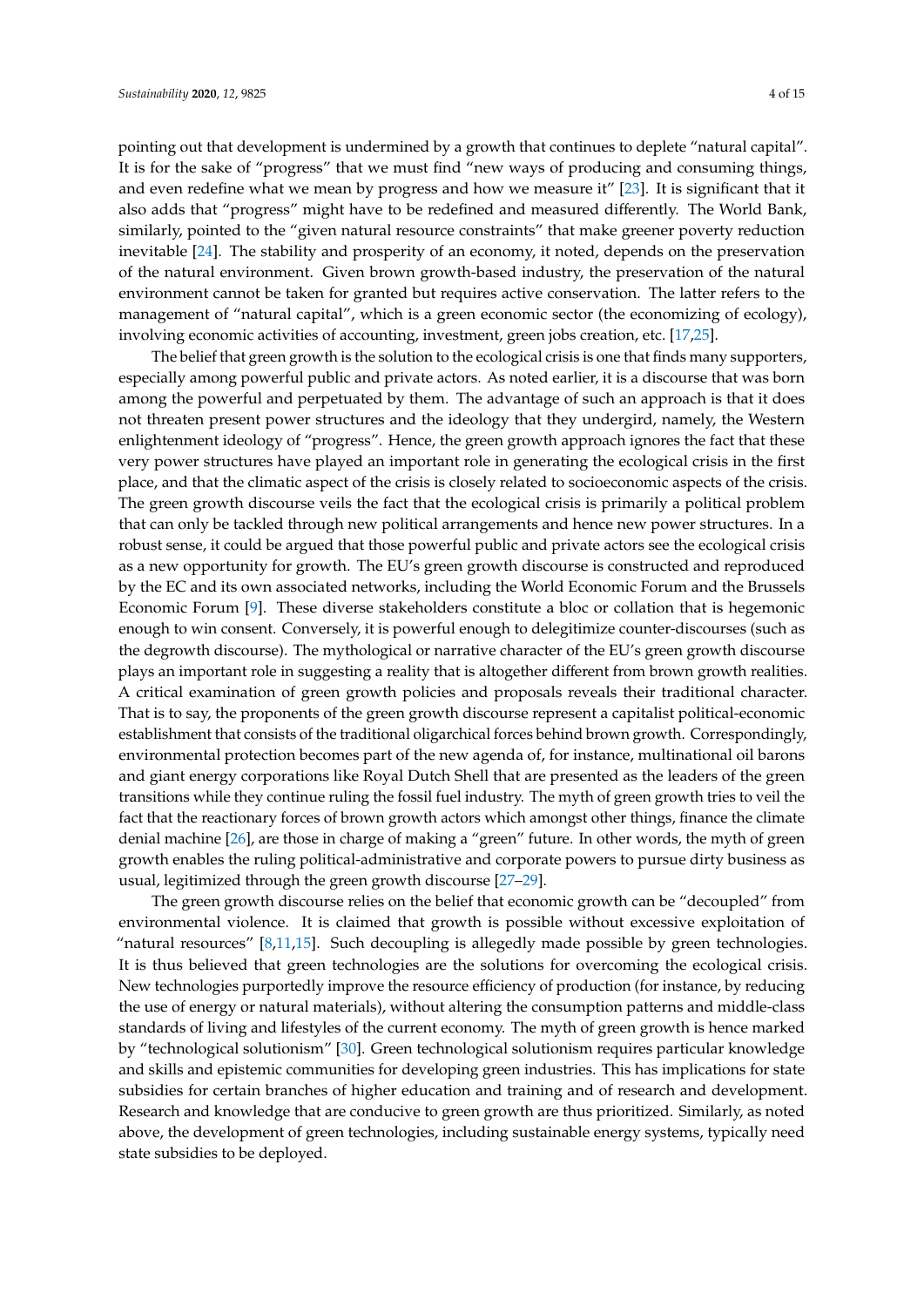Such investment is a political choice, which often means disinvestment in other sectors. The very composition of an economy and of society thus changes, leading to a different balance of powers (some sectors become more powerful than others). This interplay of economic, political, and technological forces is also involved in dematerialization and emissions reductions. Traditional brown production and consumption are taxed more heavily than (allegedly) green production and consumption, while green investments are encouraged by favorable tax arrangements. The green growth pathway thus entails formal institutional change, including new legislations and agencies that are invested with political-administrative power to pro-actively lead the structural transformation from brown to green growth. In sum, the implementation of green growth involves a wide variety of policy instruments (including R&D support, preferential tax treatment for green technologies investment, public procurement policies, setting emission standards, etc.) in several domains (health, education, transport, energy, etc.) [\[14](#page-13-6)[,17](#page-13-15)[,25\]](#page-13-16). Green growth requires robust industrial policies, which are particularly needed to increase green technology investments and adaptations [\[31\]](#page-13-21).

#### **3. The EU's Green Deal: A Continuation of the Green Growth Discourse?**

Various scholars have concluded that the green growth pathway is not essentially different from the brown growth pathway. Despite emission reduction standards and the greening of technologies (and hence of production and consumption), the old power structures remain more or less unchanged, legitimized by the green growth discourse. The greening of capitalism does not destroy the old capitalism, whose main characteristic is its exploitative nature. This is why several observers have pointed out that absolute decoupling is unlikely to happen in the near future and that relative decoupling will not be sufficient to reverse the damage done [\[22\]](#page-13-11). The belief that growth is possible without environmental burden, and even more so, with reduced environmental burden rests on the yet unproven premise that technology can undo the harm done without causing further harm, either in the farther future or in the form of externalities (for instance, pollution in the regions where raw materials are extracted, disruption of local communities, the creation of more social inequalities, the making of surveillance societies [\[32\]](#page-13-22). Indeed, both the production and disposal of new green technologies involve processes that are often hidden from public scrutiny or simply not disclosed to the end users of these technologies. In other words, green growth is not quite as revolutionary as it is made to appear by its promotors.

The question thus arises whether and to what extent the EU's Green Deal, which is presented as the new way to shaping a sustainable Europe, diverges from previous green growth discourses and is indeed revolutionary. According to some scholars, any Green New Deal necessarily constructs and reproduces the green growth discourse to a greater or lesser extent. This, because it does not try to transcend the capitalistic premises of green growth, but instead, similarly to Roosevelt's New Deal, mollifies or tames the prevailing form of capitalism. In the case of Green New Deals, capitalism and ecology are reconciled into a "green" capitalism. Since the greening of capitalism is the core of green growth, the EU's Green Deal must accordingly be understood as a continuation of the green growth discourse, leaving oligarchical power structures (which are largely those of brown growth practices) intact. Thus understood, Green New Deals, including the EU's Green Deal, are about the making of green capitalism, typically and primarily to be realized via a sustainable energy transformation. Pollin articulates this perspective as follows: "here is the core premise of the Green New Deal: a worldwide program whose central aim is to invest 1.5–2 percent of global GDP per year in raising energy-efficiency standards and expanding clean renewable energy supply could realistically bring global  $CO<sub>2</sub>$  emissions down by 40 percent relative to today within 20 years, while also supporting rising living standards and expanding job opportunities" [\[31\]](#page-13-21). Such is the core premise that can be found in the EU's Europe 2020 strategy. In this document, the EC aims to reduce gas emissions by at least twenty percent compared to 1990 levels, increase the share of renewable energy sources in energy consumption to twenty percent; and increase energy efficiency by twenty percent [\[33\]](#page-14-0). The EU's Green Deal conceived this way involves, above all things, strict calculation, and percentages, and not so much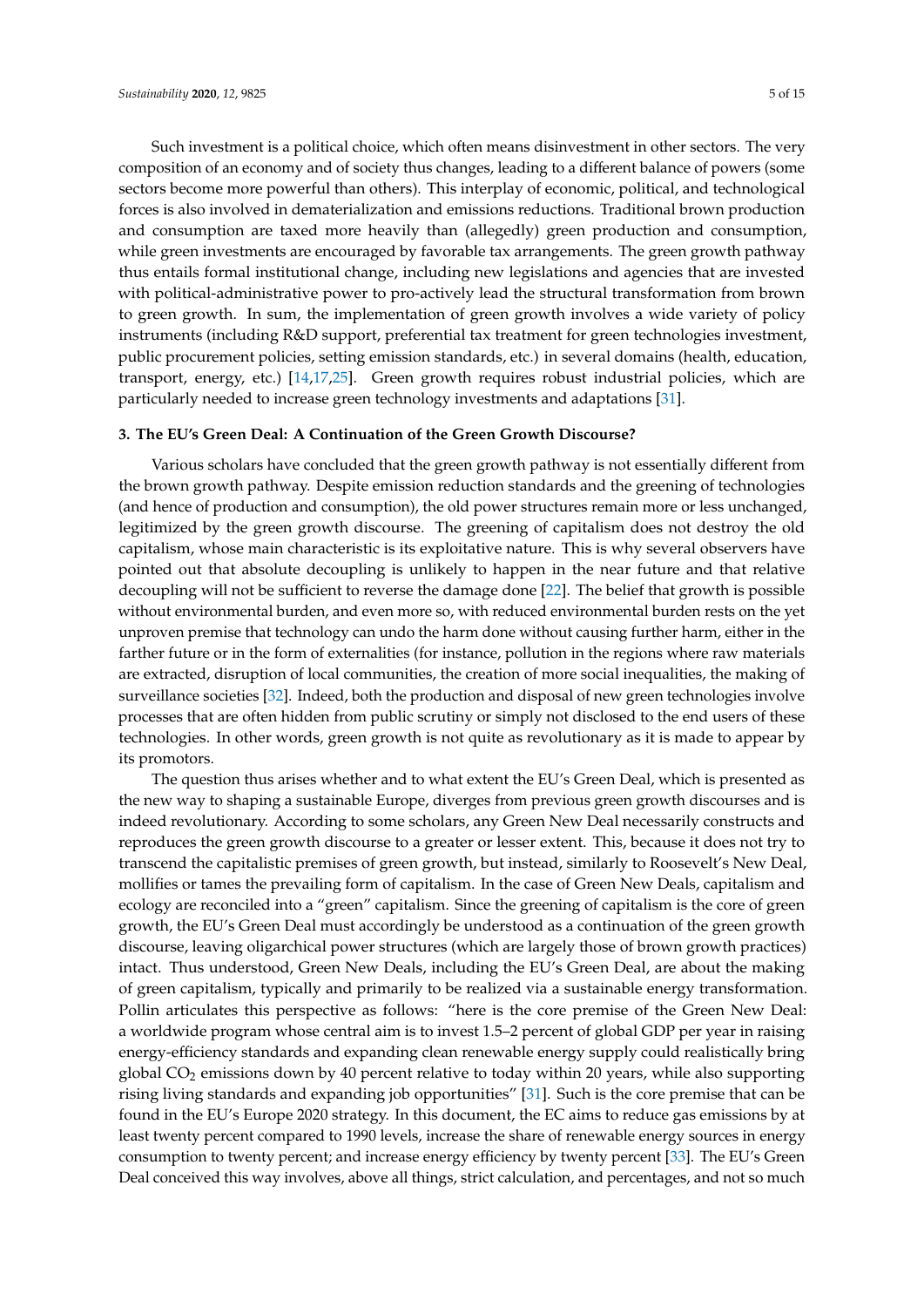a new social pact, for instance, or revolutionary ways of thinking and living. It puts trust in green technologies, which are mainly defined as technologies that increase energy efficiency, increase the share of renewable energy sources in the so-called energy mix (that continues to include brown energy), and come with lower  $CO<sub>2</sub>$  emissions.

At the heart of Green Deals lie the commitment to growth and the determination to reduce  $CO<sub>2</sub>$ emissions—for instance, to reduce them to keep the average global temperature increase below two degrees Celsius, in accordance with the Paris Agreement (2015). This double commitment is certainly discernible in the EU's Green Deal, whose ambition is to make Europe greenhouse gas emissions neutral by 2050, without giving up on prosperity. The EC presents its Green Deal as a new growth strategy that aims to transform the EU into a fair and prosperous society, with a modern, resource-efficient and competitive economy where there are no net emissions of greenhouse gases in 2050 and where economic growth is decoupled from resource use [\[1\]](#page-12-0).

In the EU's Green Deal, it is emphasized that the challenges that come with the ecological crisis of the Anthropocene epoch (which it acknowledges) are to be addressed via a growth-oriented and a competitive greened economy, including a circular economy. The ecological crisis is to be addressed via more eco-friendly patterns of production and consumption, and the implementation of green technologies. In September 2020, the President of the EC, Ursula von der Leyen, stresses that, to realize the goal of net zero greenhouse gas emissions by 2050,  $CO<sub>2</sub>$  emissions in Europe must be reduced by at least fifty-five percent by 2030 (as contrasted with the forty percent reduction that had been the previous aspiration articulated in the green growth discourse) an aspiration to be enacted in a "climate law". Following the green growth logic of the European Green Deal, this requires for the coming decade a 350 billion euro investment in greening technologies (like sustainable energy technologies, electrification of cars, etc.), which is even higher than in the previous decade of green growth (2011–2020) [\[34\]](#page-14-1). In other words, the green growth discourse is thereby being reiterated. The EU's Green Deal reasserts the belief that the ecological crisis can be negated and transcended through green technologies without any de-growth, that is, without compromising prosperity and established (middle class) standards of living. The green technologization of Europe, including further digital transformation, is facilitated by the EC's Sustainable Europe Investment Plan, established to channel investment into ecological protection, away from the fossil fuels industry, and hence to prioritize renewable energy sources [\[35\]](#page-14-2). The EU's Green Deal perpetuates the green growth discourse by endorsing and reinforcing the traditional vision of the industrial society, including its large-scale technologization, mechanization and automatization. The EC thus notes that "Europe has always been the home of industry" [\[36\]](#page-14-3). From this perspective, the greening of the economy entails new investment opportunities and hence new growth. As the EC puts it, the European Green Deal sets the objective of creating new markets for climate neutral and circular products, such as steel, cement, and basic chemicals [\[36\]](#page-14-3). To lead this change, Europe needs novel industrial processes and more clean technologies to reduce costs and improve market readiness.

This focus on European industry and hence on technology to solve the ecological crisis is not only characteristic of the green growth discourse which the EU's Green Deal propounds but also of brown growth. The main difference between the latter and the former is the source of energy, which will allegedly become greener. The traditional conceptual framework underpinning brown growth and its associated oligarchical power structure is hence not transcended. That framework is largely constituted by the ideas or images of the mastery and exploitation of nature conceived as a resource, and of the survival of the fittest in a harsh natural and social environment that is ruled by the strongest (might makes right). The dream of decoupling growth from ecological harm does not change those beliefs and images. The question that arises is whether it is justifiable to present the Green Deal as a revolutionary solution to the ecological crisis while old basic premises have not been negated.

Given the unchanged ways of thinking, it is hardly surprising that the oligarchical power structures characteristic of a brown energy-based economy remain largely unchanged in a green energy-based economy. Significantly enough, Green Deals in general, and the EU's Green Deal in particular, are typically presented by political-administrative actors as "innovative", "transformational"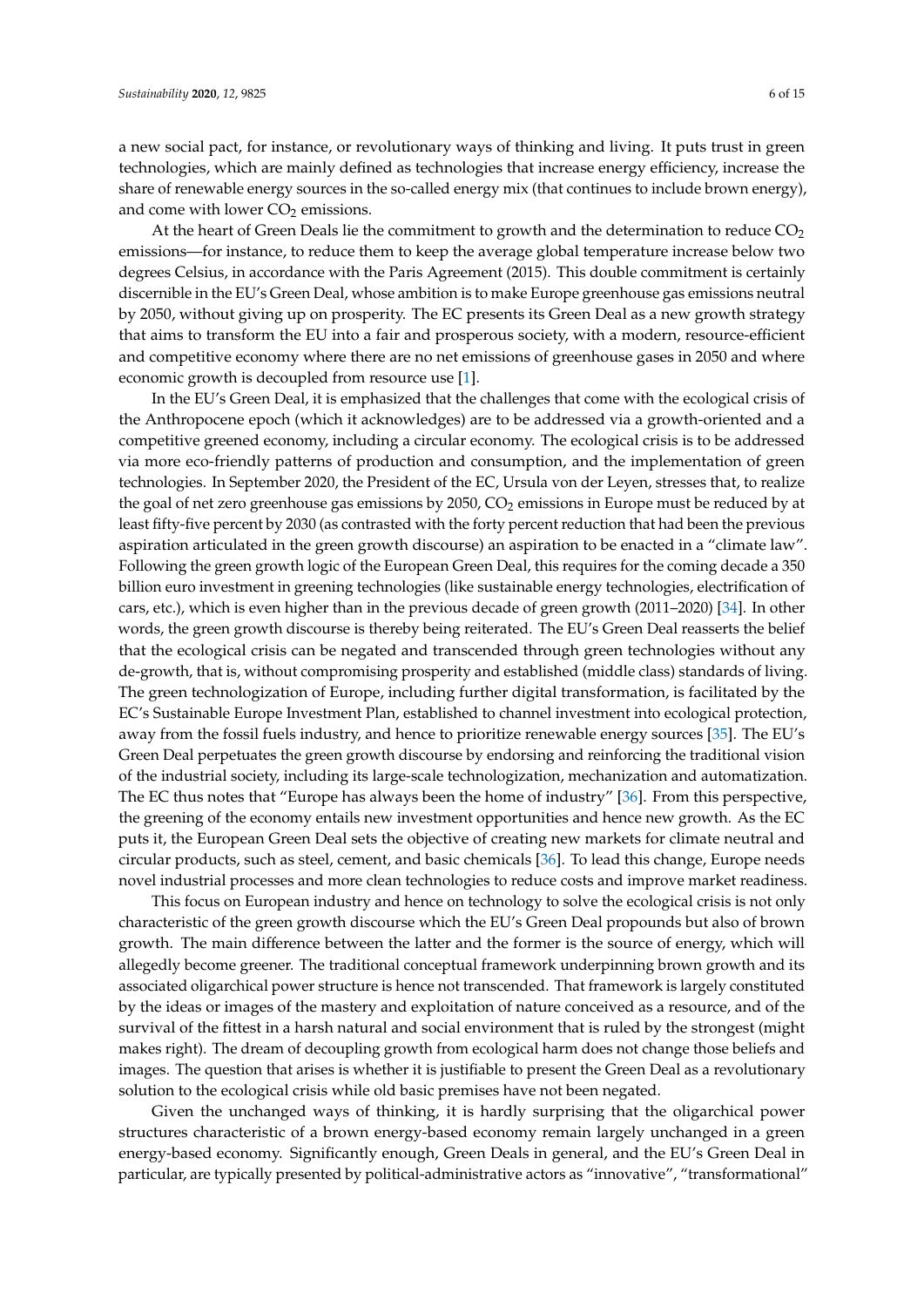and "revolutionary". However, since such announced changes are initiated and led by already powerful (industrial) actors, power structures remain reactionary [\[9,](#page-13-1)[37\]](#page-14-4). So-called transformational technologies are promoted and implemented by an establishment that resists change beyond growth. This green growth status quo contradicts the political-administrative promise of "designing a set of deeply transformative policies" and "rethinking policies for clean energy supply" to push for "transformational change" [\[1\]](#page-12-0). "Transformational change" is to be realized through investments in big firms, including giant tech firms that are to deliver "the necessary digital transformation" [\[1\]](#page-12-0). According to this narrative, digital transformation is "a key enabler for reaching the Green Deal objectives" [\[1\]](#page-12-0). This fundamental contradiction is reason enough for some scholars to conclude that a Green Deal is destined to fail to deliver [\[38\]](#page-14-5).

The EU's Green Deal appears to suffer from the same shortcomings as older green growth narratives in the West. These are the problems of oligarchical power structures inherent to green and brown capitalisms, whereby the further technologization of Europe is not at all conceived as an objectionable ideal or in contradiction with the basic European values (like freedom, democracy, justice). As Vazquez-Brust, Smith & Sarkis point out, the EU's green growth discourse is colonized by particular ideological structures and longstanding political agendas (such as the continued liberalization of markets) that limit the transformative potential of green growth in its original sense. According to these authors, the western version of green growth suffers from the decontextualization of the Asian (or, more specifically, South Korean) version of green growth, which, according to Vazquez-Brust, Smith & Sarkis, presupposes the institutionalization of ecological values and deliberative democracy, state intervention, and structural transformation of capitalist society [\[18\]](#page-13-7).

#### **4. The EU's Green Deal: Departing from the Green Growth Discourse?**

Green New Deals are not necessarily simply green growth discourses recast. They may instead entail transformational measures that aim at shaping a new human condition that is different from a greener capitalistic order. Green New Deals can also be understood as alternatives to the green growth discourse and hence to green capitalism. A Green New Deal conceived this way aspires to more than providing economic opportunities for reducing  $CO<sub>2</sub>$  emissions. This, because the latter are seen as part of a much bigger political and cultural crisis (like the crisis of democracy and the crisis of the European values), which cannot be solved solely by greening production and consumption. Bozuwa describes a more ambitious version of the Green New Deal as follows: "What is the Green New Deal? It is not, and cannot be, simply about reducing carbon emissions. It must be ambitious enough to construct entirely new national institutions, reorganize sectors of our society, transform extractive industry into real wealth creation for communities, and rigorously rewrite the rules of the game for business and the economy at large" [\[39\]](#page-14-6).

A Green New Deal defined this way endeavors to transform the structures and institutions of societies, including prevailing structures of power and economic arrangements. Only such an all-encompassing approach can effectively address the ecological crisis at its root [\[11\]](#page-13-3). The more tepid and piecemeal approach of combatting the various symptoms of the ecological crisis  $(CO<sub>2</sub>)$ , nitrogen, and so on) has spurred on the economy and has succeeded in winning the support of powerful brown growth actors. However, as even the EC admits, such green growth measures are not able to truly overcome the ecological crisis because they are expected to lead to around sixty percent emissions reduction by 2050, which is far too little and far too slow (late) to check global warming [\[1\]](#page-12-0). Besides, it is hard to make statistics take into account developing countries' legitimate drive to "catch up" in terms of material progress, which will entail a much greater demand for energy and probably an exponential increase in emissions (since it is unlikely that richer countries will share their greener technologies for free). Green New Deals therefore necessarily demand some kind of degrowth in already developed nations. New institutions, norms, standards, meaning, and lifestyles are part of such Green New Deals. Only then does a Green New Deal become "a revolutionary concept" [\[5\]](#page-12-3).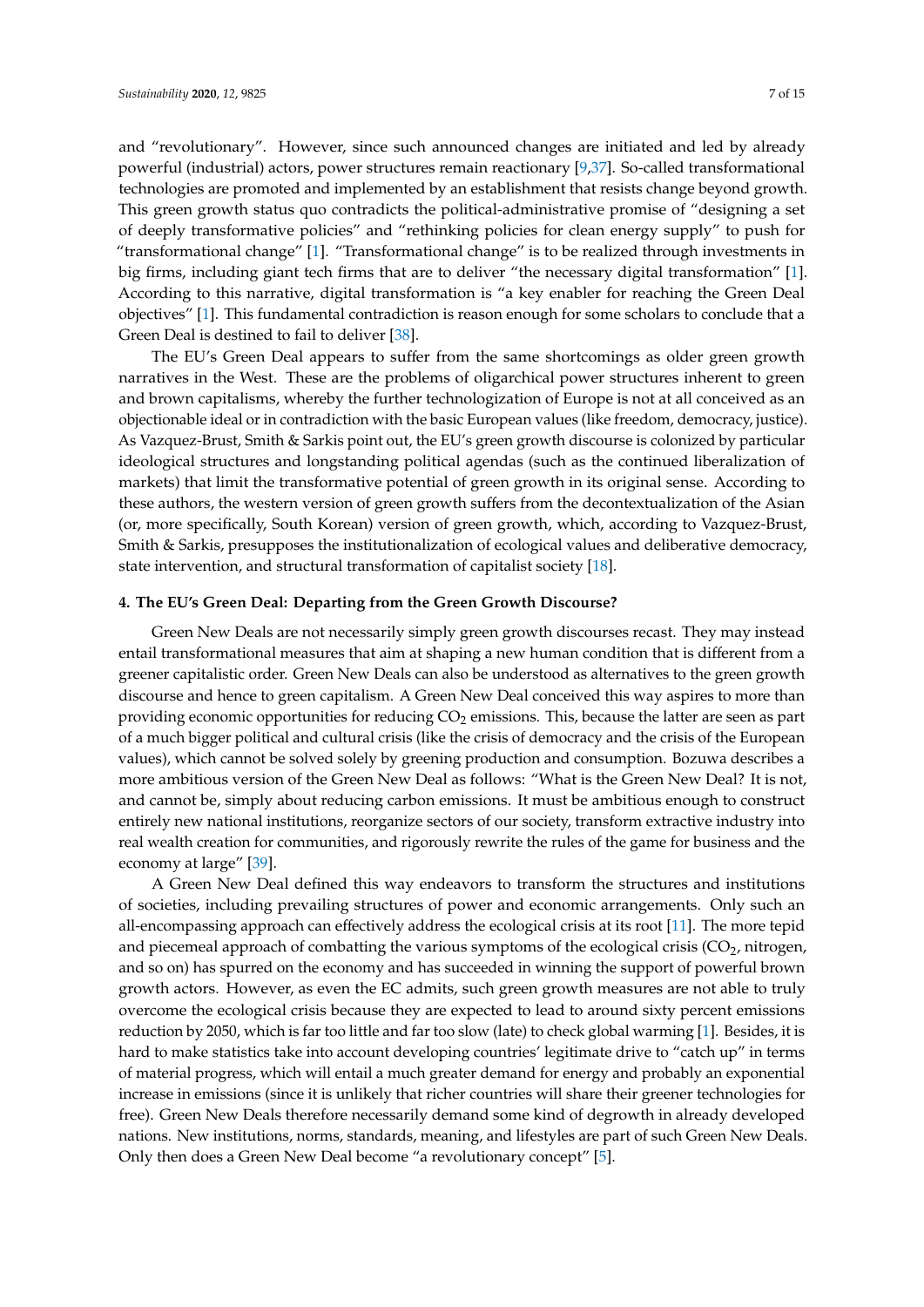As noted above, the EU's Green Deal exhibits features that make it a continuation of the established green growth discourse, in which growth, competitiveness, and established middle class standards of living (of comfort and mobility) are the highest goods that have to preserved while searching for solutions to the ecological crisis. However, certain fragments and remarks point to possible horizons beyond green capitalism, that is, beyond the ends-means logic (whereby nature is defined as a mere means to achieve the end of growth). Though the EC does not explicitly have recourse to the language of the ecological commons that are to be protected against private appropriation (for instance, in the form of industrialist extractivism and other forms of plundering, land grabbing, and breaking democratic resistance), it does recognize the existence and importance of ecosystems. It also sees the connection between a restored natural environment and human health [\[1\]](#page-12-0). The EC thus emphasizes that it is essential to increase the value given to protecting and restoring natural ecosystems, to the sustainable use of resources and to improving human health [\[1\]](#page-12-0). This is where transformational change is most needed. The transformational change that would be necessary involves the prohibition of the privatization of the commons such as land and water and hence new laws, institutions, measures, and sanctions to deal with powerful (oligarchical) private actors.

Though the EC does not explicitly condemn industrialist extractivism for being an important cause of the ecological crisis  $[3,40,41]$  $[3,40,41]$  $[3,40,41]$ , it does point out the problem of traditional industry that still largely relies on the extraction of resources. The worldwide extraction of materials, the EC emphasizes, poses "a major global risk" [\[1\]](#page-12-0). As far as the EU's industry is concerned, not only does it remain the major user of extracted materials, but it is also an important producer of greenhouse gas emissions [\[1\]](#page-12-0). The EC does speak in terms of the transformation of the industrial sector, which is necessary for climate neutrality. However, it remains vague as to the content of that transformation. Does it only involve the means of production? Or should such transformation be more revolutionary? In the latter case, people might fear for their jobs. Anticipating this fear, the EC reassures its audience that such ecological transition will mean more jobs directly after mentioning the needed transformation of the industrial sector [\[1\]](#page-12-0). From time to time, the language used in the document is more explicit and categorical. This is the case when the EC says that it will "take a zero-tolerance approach to illegal, unregulated fishing" or that "the natural functions of ground and surface water must be restored" [\[1\]](#page-12-0). Given the EC's repeated emphasis on the "just and inclusive" nature of the transition [\[1\]](#page-12-0), it can be surmised that policies will also have to reckon with those who have recourse to illegal fishing and deforestation because of poverty.

The EC's emphasis on an inclusive transition is significant and might be a sign of a pathway towards a genuine Green New Deal since that would suggest different power structures. The European Climate Pact evokes the idea of a new social pact that arises out of the shared concern for the ecology, for present and future generations of all living beings. The EC thus remarks that "the involvement and commitment of the public and of all stakeholders is crucial to the success of the European Green Deal. Recent political events show that game-changing policies only work if citizens are fully involved in designing them. People are concerned about jobs, heating their homes, and making ends meet, and EU institutions should engage with them if the Green Deal is to succeed and deliver lasting change. Citizens are and should remain a driving force of the transition" [\[1\]](#page-12-0).

Assuming that the EC does not simply mean that it is strategically more effective to have people work with it than against it, this fragment can be interpreted as supportive of democratization, which would resist technocratic policy and decision making as well as the established oligarchic forces of brown and green growth. The EC's tactful allusion to the industrial and financial sectors reflects their established power. In the EC's Industrial Strategy, it is noted that "Europe's industry must play a leading role in the ecological transition" [\[36\]](#page-14-3). In particular, the Industrial Strategy reinforces the European Green Deal's call for a consumer policy that helps empowering consumers to make informed consumer choices for sustainable or eco-friendly products [\[1,](#page-12-0)[36\]](#page-14-3). This means full disclosure about not-so-sustainable production processes, products themselves and their disposal. A similar disclosure is expected from companies and financial institutions that will be required to be transparent about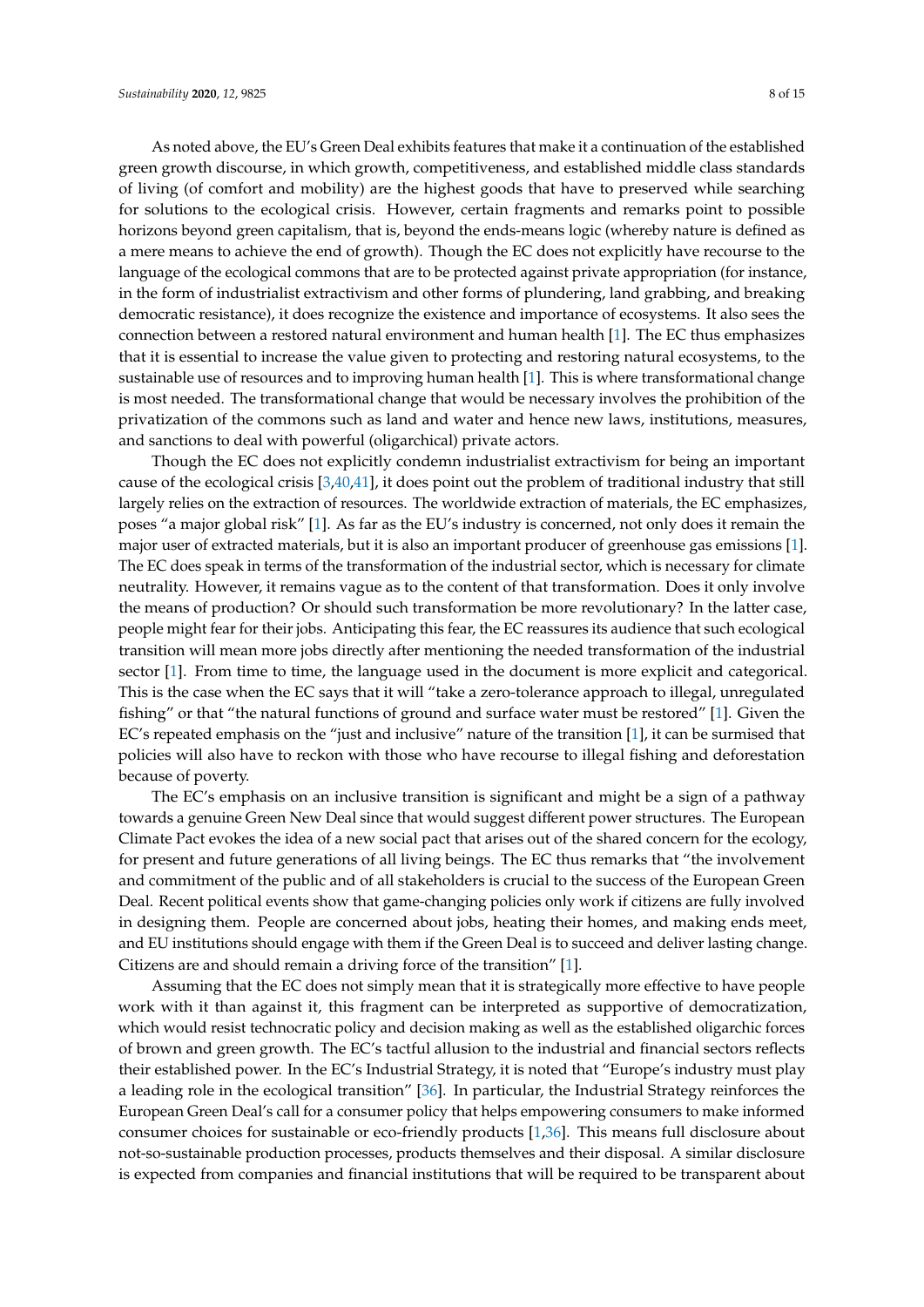their "climate and environmental data so that investors are fully informed about the sustainability of their investments" [\[1\]](#page-12-0). This requirement of disclosure and transparency is an important step towards addressing the problem of the so-called externalities of both brown and green growth.

"Technological solutionism", as noted above, is an important aspect and indication of both brown and green growth. In line with the green growth tradition, the EU subscribes to the belief that the further technologization of Europe is the pathway for overcoming the ecological crisis. This belief is expressed in several documents, including the European Green Deal. Any divergence from the green growth discourse regarding industrial and digital technologies is thus significant. On a first reading, a possible transcendence of green capitalism at the level of technology is not visible. According to the EC, "new technologies, sustainable solutions and disruptive innovation are critical to achieve the objectives of the European Green Deal" [\[1\]](#page-12-0). And these new technologies, it appears in the European Green Deal, are first of all digital or algorithmic technologies: "the Commission will support work to unlock the full benefits of the digital transformation to support the ecological transition" [\[1\]](#page-12-0). However, in the EC's Digital Strategy Shaping Europe's Digital Future it is also pointed out that "the ICT sector also needs to undergo its own green transformation" [\[42\]](#page-14-9). In the European Green Deal, the Commission remarks that Europe "needs a digital sector that puts sustainability at its heart", just after noting that "digital technologies are a critical enabler for attaining the sustainability goals of the Green deal in many different sectors" [\[1\]](#page-12-0).

Such footnotes might suggest that the EC recognizes the ecological harm that the Digital Revolution has inflicted on ecosystems, in terms of electricity use, CO<sub>2</sub> emissions, electronic waste (dumped in the Global South), and use of extracted materials (like cobalt and the so-called "blood batteries"), and non-recyclable materials. But that may well be a premature conclusion. The tenacity of the green growth discourse manifests itself primarily in the uncritical attitude towards the ICT sector. Hence, while the EC stresses the need for more energy efficiency and recycling in the ICT sector, it seems more hesitant to set norms for the latter. The remark that "the Commission will assess the need for more transparency on the environmental impact of electronic communication services ( . . . )" does not really reflect a sense of urgency. The power of the high-tech industry, including its ideological orientation and hegemonic practices, is left intact [\[43\]](#page-14-10). Accordingly, free rein is given to some powerful oligarchical tech firms to determine the direction and content of the ecological transition.

#### **5. The EU's Green Deal: A Middle Way between Green Growth and Degrowth?**

The question regarding the distribution of power that is, the distribution of influence to determine the ways to achieve a sustainable economy and lifestyle in general is an important criterion to evaluate the extent to which the European Green Deal diverges from the green growth discourse. Such sensitivity to power distribution is not very pronounced in the Green Deal. In fact, the European Green Deal stakeholders are predominantly brown growth and green growth stakeholders. The latter, including international organizations, are well-organized in economic forums and networks, constituting a bloc that reproduces and benefits from the green growth discourse [\[9\]](#page-13-1). The EC's emphasis on energy efficiency in Europe 2020 (2010), Green Deal (2019), Industrial Strategy (2020) and Digital Strategy (2020) does not involve a change of power structures, that is, of the system that has led to the ecological crisis. Instead, brown growth stakeholders (like oil corporations) are expected to become leaders in the transition to greener energy and smarter use of energy. A democratic energy transition, in which European values like rule of law, justice, and equality of freedom are important aspirations and political promises, does not seem to be a primary concern in the European Green Deal. Yet, that concern is from time to time visible even if it is expressed in a technocratic and economic language, such as a competitive renewable energy market, which may be conceived as anti-monopoly (or anti-oligarchy) measure. However, this emphasis on competitiveness might also be the continuation of the brown and green capitalism that has led to the ecological crisis.

The EC's focus on isolated elements of a bigger picture at the expense of that bigger picture is illustrated by the following statement on energy efficiency: "Energy efficiency must be prioritized.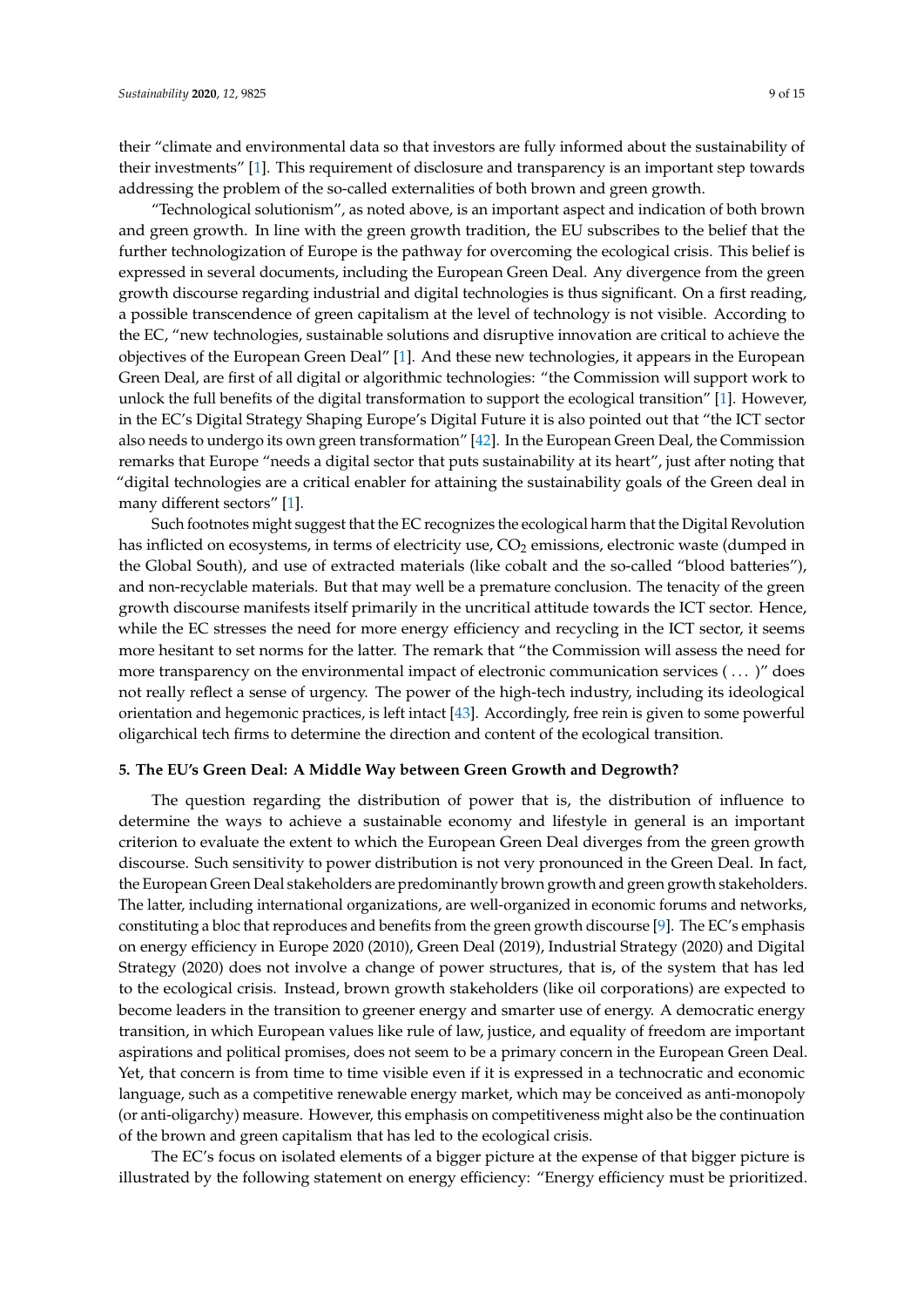A power sector must be developed that is based largely on renewable sources, complemented by the rapid phasing out of coal and decarbonizing gas. At the same time, the EU's energy supply needs to be secure and affordable for consumers and businesses. For this to happen, it is essential to ensure that the European energy market is fully integrated, interconnected, and digitalized, while respecting technological neutrality" [\[1\]](#page-12-0). The EC does not problematize the middle class, capitalist lifestyle that has led to increasing energy consumption, but instead assumes that this way of living can be maintained by new sources of energy. The absence of limits, which is characteristic of both brown and green growth discourses, is also present in the European Green Deal. The prevailing economic system and alliance between politics and economics are taken for granted and endorsed. The failure to transcend the frame of mind that corresponds to that system results in the neglect of community-based solutions, that is, of local democracies that determine the direction and content of their local economies, including the amount of energy used. Energy commons could have been mentioned and highlighted. From the standpoint of inclusion and justice, the inclusion of citizens in political decision-making regarding their earth system must arguably be more than getting them to cooperate with authorities, industry, and the EU's administrative bodies [\[1\]](#page-12-0).

As noted earlier, the EC's reference to transparency or disclosure, inclusiveness, and justice are a few signs of the realization that prevailing power structures undergirding green growth need correction. While the EU's Green Deal does not formulate degrowth ambitions, the hoped-for "ecological transition" is from time to time commons-oriented (rather than industry-oriented); and calls for the restoration and protection of the commons (the EC primarily refers to local food, fresh water, clean air and shelter) from industrial exploitation. Admittedly, the EC does not explicitly use the language of the commons, just as it does not explicitly prioritize ecology above industry. The "green oath: 'do no harm'" principle is introduced to protect and restore the commons, based on the EC's recognition that industry has harmed (and continues to harm) the commons. The green oath could reflect or could be made to reflect a different ecological understanding of, and relationship to, nature, far beyond green growth's economic understanding of nature as "natural capital" [\[41\]](#page-14-8). As Vazquez-Brust, Smith and Sarkis put it, "rather than protecting nature by giving it a price, nature should be protected by reinforcing values of moral duty and affectedness reinforcing the uniqueness and intrinsic value of life supporting systems and the moral duty to live in harmony with nature" [\[18\]](#page-13-7).

Could the EC's remark that "a new pact is needed to bring together citizens in all their diversity" [\[1\]](#page-12-0) be interpreted as alluding to the necessity to include degrowth voices in the debate and decision-making? It is significant that the EC should point to the inadequacy of traditional approaches: "conventional approaches will not be sufficient. Emphasizing experimentation, and working across sectors and disciplines, the EU's research and innovation agenda will take the systemic approach needed to achieve the aims of the Green Deal. The Horizon Europe program will also involve local communities in working towards a more sustainable future, in initiatives that seek to combine societal pull and technology push" [\[1\]](#page-12-0). Such a statement evokes images of some form of "green republicanism" [\[40\]](#page-14-7) or "ecological democracy" [\[44\]](#page-14-11). However, the transition to radical green democracies will not take place without strong resistance movements that can question and counter established traditions sustained by powerful oligarchs [\[10\]](#page-13-2). In Table [1,](#page-10-0) an overview is provided of the contrasts between green growth, degrowth and the EU's Green Deal.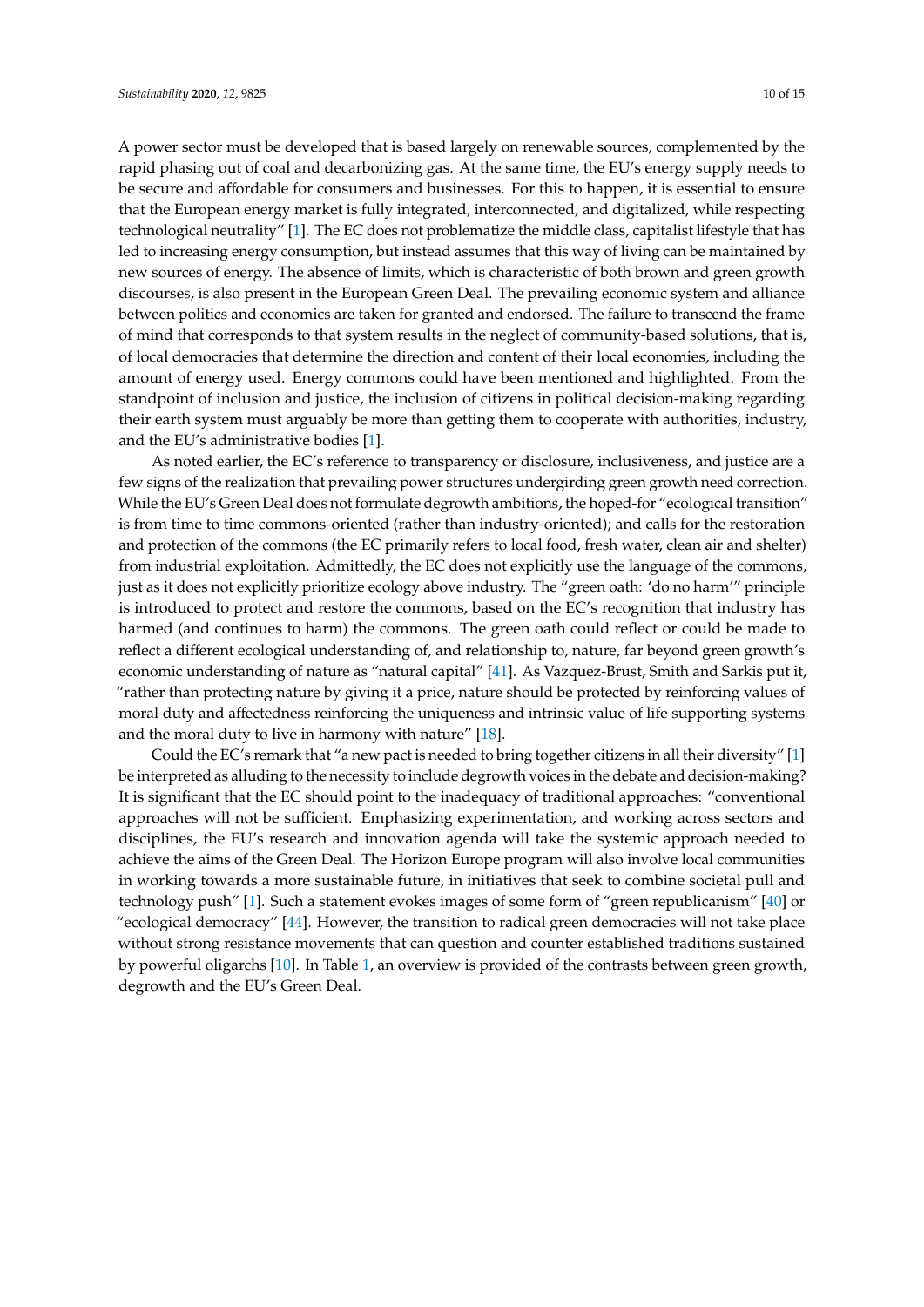<span id="page-10-0"></span>

|                  | <b>Green Growth</b>                                                                      | Degrowth                                                              | <b>EU Green Deal</b>                                                                                                |  |  |
|------------------|------------------------------------------------------------------------------------------|-----------------------------------------------------------------------|---------------------------------------------------------------------------------------------------------------------|--|--|
| Ecology          | - nature as a resource<br>- nature as an investment<br>opportunity                       | - nature as a biosphere<br>- nature as ecological commons             | - mainly nature as a resource<br>- notion of an ecosystem<br>- green oath                                           |  |  |
| Economy          | - green capitalism<br>- firm-based                                                       | - economy embedded in ecology<br>- community-based<br>- commons-based | - green capitalism<br>- acknowledges problematic<br>nature of industry and<br>extractivism                          |  |  |
| Power structures | - top down elite networks                                                                | -bottom up movements                                                  | - top down elite networks<br>- inclusive transition<br>- support for democratization                                |  |  |
| Technology       | - technological solutionism<br>- tech-firm-led digital<br>transformation<br>- green tech | - socially embedded tech<br>- low tech                                | - technological solutionism<br>- tech-firm-led digital<br>transformation<br>- green tech                            |  |  |
| Sustainability   | - decarbonization                                                                        | - structural transformation of<br>capitalist society                  | - decarbonization<br>- recognition that green growth<br>will not be sufficient to realize<br>zero emissions by 2050 |  |  |
| Lifestyle        | - consumerist                                                                            | - anti-consumerist                                                    | - consumerist                                                                                                       |  |  |
| Discourse-makers | - capitalist elite networks                                                              | - counter-movements                                                   | - capitalist elite networks                                                                                         |  |  |

|  | Table 1. Overview of green growth, degrowth and the EU Green Deal. |  |  |  |  |  |  |  |  |
|--|--------------------------------------------------------------------|--|--|--|--|--|--|--|--|
|--|--------------------------------------------------------------------|--|--|--|--|--|--|--|--|

#### **6. Concluding Remarks**

In this article, we have briefly reconstructed the main features of the traditional green growth discourse as propounded by the EU and other powerful governance actors. These are the beliefs that environmental protection and GDP growth are compatible, and that green technology will solve the ecological crisis. Existing power structures are thereby left more or less unchanged. We have then examined to what extent the EU's Green Deal perpetuates the traditional green growth discourse and to what extent it diverges from it, forming a possible third way between green growth and degrowth. The EU's Green Deal is yet another version of the green growth model through its endorsement and reinforcement of the middle-class lifestyle and of the traditional vision of industrial society, including its large-scale technologization, mechanization and automatization. We have identified four tendencies in the Green Deal that may make it become a third way, depending on its further interpretation and implementation. The first one concerns the idea of the ecological commons that must be protected against private appropriation. Though the EU does not have recourse to this terminology explicitly, it does acknowledge the importance of ecosystems. Secondly, it cautiously points to the problem of traditional industry that still largely relies on the extraction of resources. Thirdly, its emphasis on an inclusive transition evokes different power structures. And finally, certain fragments suggest support for more democratization and hence resistance to technocratic policy and decision making.

It would be far-fetched to suggest that the European Green Deal communicates an integral transition that involves a radical critique of an ecologically harmful culture and represents a resolution to go beyond green capitalism [\[2](#page-12-1)[,3](#page-12-6)[,5](#page-12-3)[,28](#page-13-23)[,40\]](#page-14-7). The European Green Deal is the product of compromises and reflects the diversity (and disagreements) among EU member states regarding the content of the ecological transition. Such diversity is perhaps most clearly illustrated by the differences in fossil fuel subsidies, including fiscal and other forms of indirect financial support, and in the paces at which fossil fuels are being phased out in various countries. The traditional green growth pathway is a most popular discourse because it does not evoke fearful images of loss and less. It is thus hardly surprising that the EU's Green Deal should be largely a continuation of its traditional green growth discourse. This may explain why the European Green Deal has been readily embraced by businesses. They mainly seem to do so on the premise that the European Green Deal is a continuation and further updating of the green growth discourse. They see opportunities that are mainly associated with the energy transition, electrification of cars, and state subsidies and investments in greening corporate capitalism [\[45\]](#page-14-12).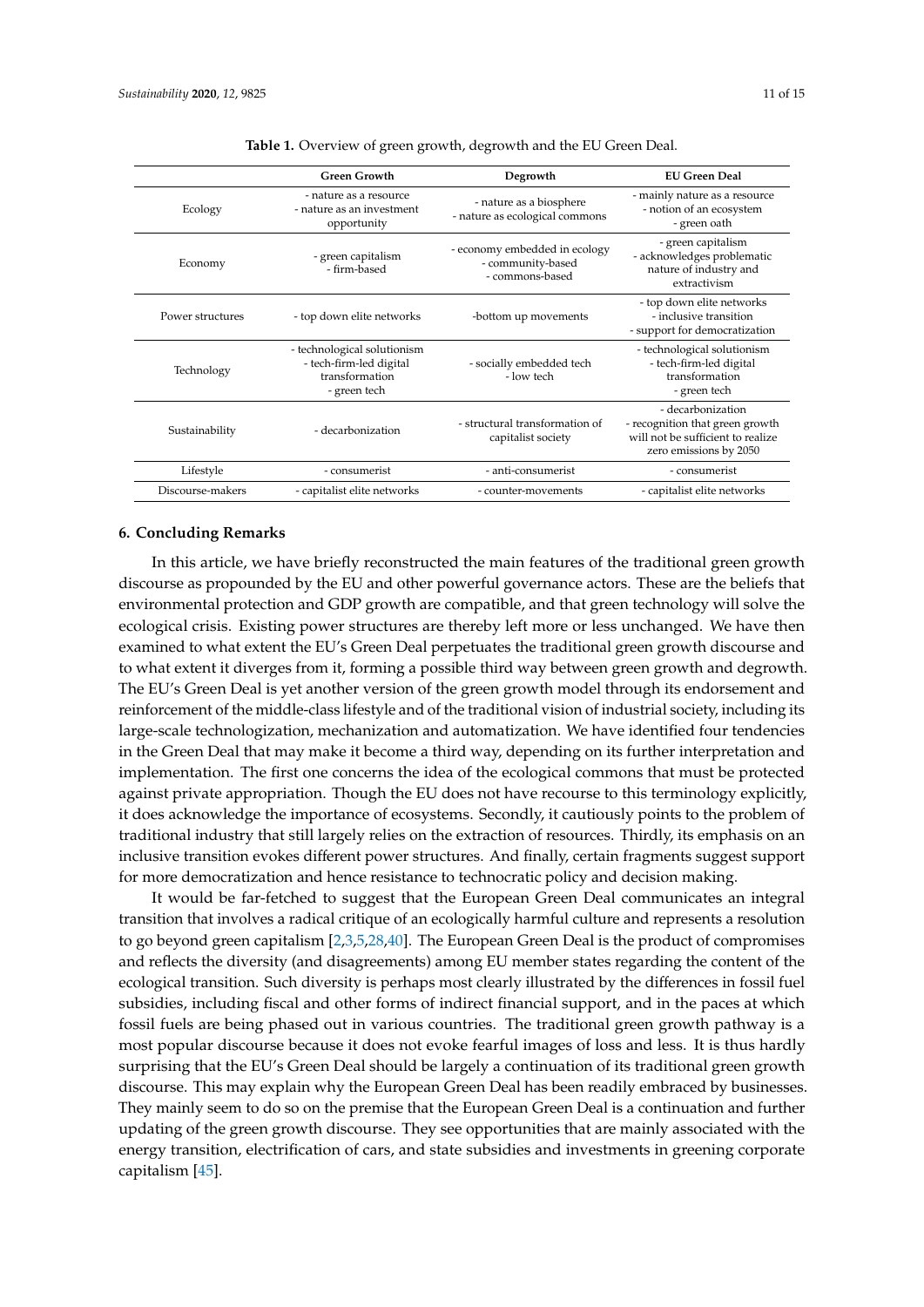the biosphere.

At the same time, the EC acknowledges the fact that green growth measures will not reach the climate neutrality goal by 2050. Though prevailing power structures, including alliances between governments and industry (including fossil fuel and ICT industries), are not explicitly denounced, certain fragments signal post-conventional degrowth visions in which the ecological transition is not conceived as merely an economic opportunity. It could be argued that such a vision is not easily reconciled with corporate life. Yet, contrary to what one may expect, there are companies that endorse degrowth business models [\[46,](#page-14-13)[47\]](#page-14-14). Such models may include fair trade, community currencies, barter markets, ethical banks, community land trusts, community ownership, local production and distribution, democratization of technology, limited use of resources and electricity, etc., based on the recognition that companies and markets and entire economies are first of all embedded within

Inclusiveness and justice, to which the EC subscribes, can only be reached when people worldwide are included in the ecological transition and when they are enabled to create their own alternative futures in harmony with the needs of the biosphere and local ecosystems. The "new pact" to which the EC refers might become a genuinely new pact if oligarchical power structures are resisted, and accordingly, if the ecological transition is not led by those who have been powerful actors in the disastrous brown growth world. The future new elite in the new sustainable Europe that is yet to come will have to be able to gain the trust of all and, of course, be trustworthy. The EC's general reluctance to denounce old oligarchical power structures is one of the inner contradictions in the proposed European Green Deal. Perhaps it is hoped that they will disintegrate as new green sectors develop. That hope might be too optimistic given the fact that most freedoms and affirmation of European values have been acquired through resistance and much bloodshed. Economic and political power is something that oligarchic establishments rarely give up voluntarily.

The Covid-19 pandemic crisis is for many a possible turning point and, as with all crises, consists of destructions that may become the ruins from which new ecological creations may rise. This does not amount to saying that Covid-19 provides "new opportunities" since that would be a blatant disregard of the sufferings of so many, including underprivileged groups and individuals, and the social disruptions it has led to. Yet, the pandemic crisis has confirmed certain things about prevailing economies. One is the high price of mobility. Reduced economic activities and especially reduced air and road traffic during lockdowns went hand in hand with a reduction in emissions [\[4\]](#page-12-2). According to data released by the National Aeronautics and Space Administration and European Space Agency, pollution dropped by thirty percent in some Covid-19 epicenters [\[48\]](#page-14-15). Such data confirm what was already known and remind us of the necessity to re-create local, national, and the global economies that are ecologically sustainable and perhaps also pandemic-resilient. Of course, there is also a chance that it will be business as usual after the pandemic crisis (if it ever ends). It is significant that an important EU spokesperson, Frans Timmermans (the EC's executive vice-president for the European Green Deal) should see the pandemic crisis as an opportunity to break old habits that are ecologically unsustainable [\[49\]](#page-14-16). The European Green Deal, he notes, is not a "luxury" that Europeans cannot afford for two reasons. For one thing, the Green Deal does not mean economic regression; and for another thing, it is not as if we can afford to reject it since natural calamities and new viruses are likely to become part of the European future. Timmermans and Piccard thus point out that "instead of using the stimulus packages to support 'business as usual' locking in obsolete economic models, and investing in assets that will soon be stranded we should invest in the new economy to come out of the crisis in better shape than we went into it, fit for the future: sustainable, inclusive, competitive and prepared" [\[49\]](#page-14-16). This makes the European Green Deal into what could be called a "critical green growth" model [\[18\]](#page-13-7). In this sense, it is not simply the reiteration of the traditional green growth discourse and is certainly not a degrowth proposal for EU member states.

The Dutch government's bailout package for the airline KLM (approved by the EC on 13 July 2020) seems to contradict the articulated aspiration to transcend the old framework. Yet, it is significant that the rescue package which has caused great commotion is a conditional aid. There are strings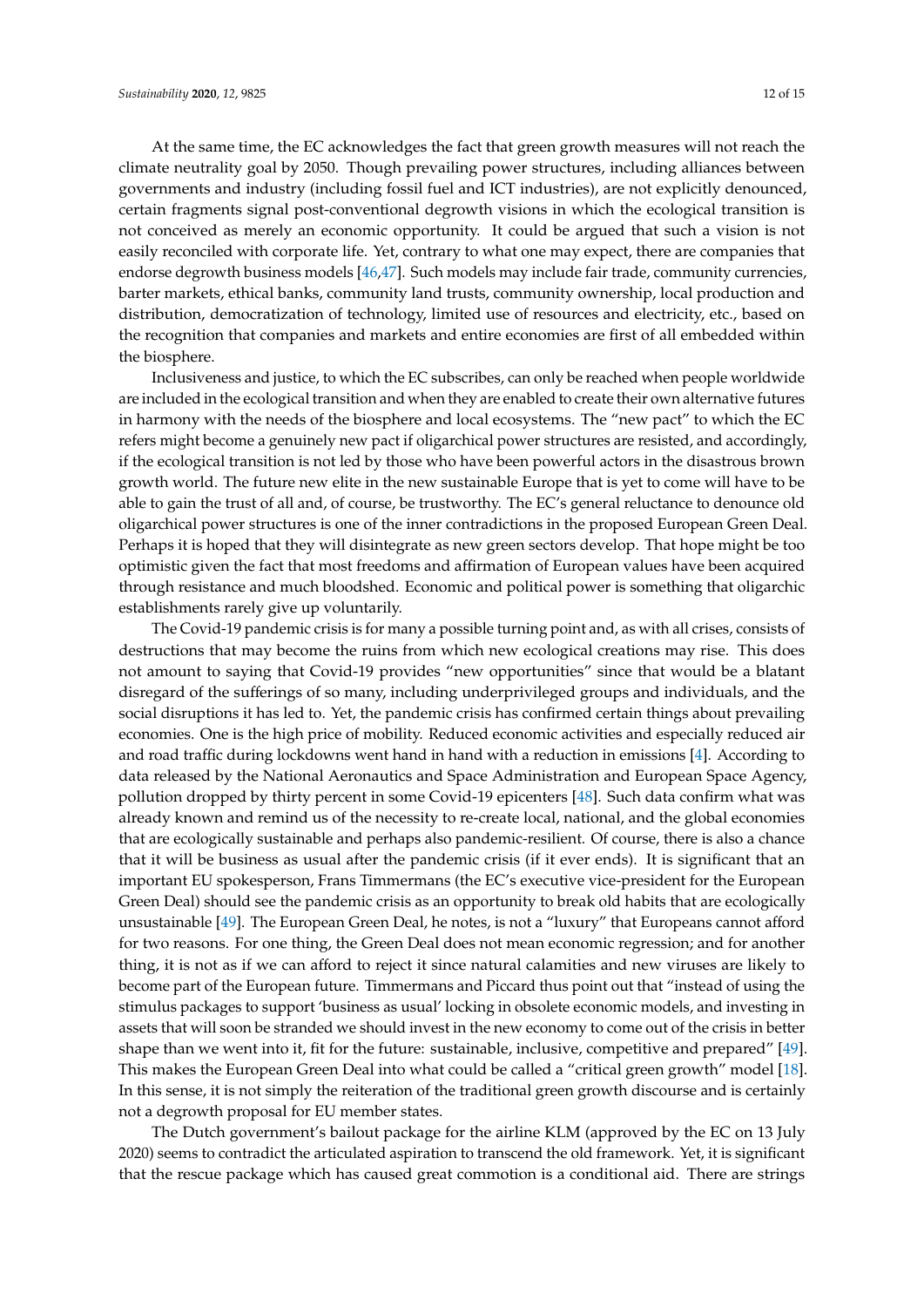attached to it: those earning more than three times the average salary are expected to give up twenty percent of their salary; no dividends are to be paid out to shareholders until the state loan has been repaid; a bonus stop; cost-saving organizational restructuring; a reduction in the number of night flights from Amsterdam Airport Schiphol; and KLM has allegedly expressed its commitment to reduce CO<sup>2</sup> emissions by fifty percent per passenger kilometer in 2030 (relative to 2005) [\[50\]](#page-14-17). It is noteworthy that Greenpeace Netherlands has expressed its intention to sue the Dutch government for this bailout if it does not demand a concrete climate action plan from KLM and if it does not impose a  $CO<sub>2</sub>$  emissions cap on KLM [\[51\]](#page-14-18). In the summons letter addressed to the Dutch Minister of Finance and Dutch Minister of Infrastructure and Water Management, Greenpeace Netherlands, through the mediation of its legal representative, points out that the focus on  $CO<sub>2</sub>$  fails to reckon with the so-called non- $CO<sub>2</sub>$  climate impacts of aviation. It also notes that KLM's recourse to "compensation" regarding CO<sub>2</sub> emissions in fact entails no real reduction in emissions.

The clash between Greenpeace and the Dutch government-KLM alliance illustrates the difficult pathway towards a sustainable European future, not so much because ecology and economy clash, but rather because of the fear of radical change of established power structures. In many respects, the European Green Deal tries to counter this fear, but whether its realization goes beyond green capitalism will depend on the political will and associated power structures of both the EC and individual EU member states. That said, the inevitable evolution of climate change might compel rich EU countries to have recourse to degrowth strategies for the sake of global justice and peace, or simply because the rest of world is no longer willing to accept their wastes. The global majority may moreover no longer be willing to accept the fact that a rich minority has been, and is still, consuming most of the world's natural resources. Political instability and demands for justice are to be expected in the future, and such factors will have a huge impact on European strategies. The transition to the new world might be less rough if people in developed countries would already start to get used to the idea that less quantity might mean more quality and well-being.

**Author Contributions:** Conceptualization, M.O. and R.O.-L.; methodology, M.O. and R.O.-L.; software, M.O. and R.O.-L.; validation, M.O. and R.O.-L.; formal analysis, M.O. and R.O.-L.; investigation, M.O. and R.O.-L.; resources, M.O. and R.O.-L.; data curation, M.O. and R.O.-L.; writing—original draft preparation, M.O. and R.O.-L.; writing—review and editing, M.O. and R.O.-L.; visualization, M.O. and R.O.-L.; supervision, M.O. and R.O.-L.; project administration, M.O. and R.O.-L.; funding acquisition, M.O. and R.O.-L. All authors have read and agreed to the published version of the manuscript.

**Funding:** This research received no external funding.

**Acknowledgments:** We would like to thank the three anonymous reviewers for their valuable comments on a previous version of this article and the editorial team for their support.

**Conflicts of Interest:** The authors declare no conflict of interest.

### **References**

- <span id="page-12-0"></span>1. European Commission. The European Green Deal. Available online: https://[ec.europa.eu](https://ec.europa.eu/info/sites/info/files/european-green-deal-communication_en.pdf)/info/sites/info/files/ [european-green-deal-communication\\_en.pdf](https://ec.europa.eu/info/sites/info/files/european-green-deal-communication_en.pdf) (accessed on 4 October 2020).
- <span id="page-12-1"></span>2. Adler, D. Kulturindustrie and the Green New Deal. *IPPR Progress. Rev.* **2019**, *26*, 188–195. [\[CrossRef\]](http://dx.doi.org/10.1111/newe.12157)
- <span id="page-12-6"></span>3. Klein, N. *On Fire: The Burning Case for a Green New Deal*; Allen Lane: London, UK, 2019.
- <span id="page-12-2"></span>4. Le Quéré, C.; Jackson, R.B.; Jones, M.W.; Smith, A.J.P.; Abernethy, S.; Andrew, R.M.; De-Gol, A.J.; Willis, D.R.; Shan, Y.; Canadell, J.G.; et al. Temporary reduction in daily global CO<sub>2</sub> emissions during the COVID-19 forced confinement. *Nat. Clim. Chang.* **2020**, *10*, 647–653. [\[CrossRef\]](http://dx.doi.org/10.1038/s41558-020-0797-x)
- <span id="page-12-3"></span>5. Slatin, C. The green new deal—A revolutionary concept. *New solutions: J. Environ. Occup. Health Policy* **2019**, *29*, 133–137. [\[CrossRef\]](http://dx.doi.org/10.1177/1048291119855671) [\[PubMed\]](http://www.ncbi.nlm.nih.gov/pubmed/31166146)
- <span id="page-12-4"></span>6. D'Alessandro, S.; Cieplinski, A.; Distefano, T.; Dittmer, K. Feasible alternatives to green growth. *Nat. Sustain.* **2020**, *3*, 329–335. [\[CrossRef\]](http://dx.doi.org/10.1038/s41893-020-0484-y)
- <span id="page-12-5"></span>7. Jakob, M.; Edenhofer, O. Green growth, degrowth, and the commons. *Oxf. Rev. Econ. Policy* **2014**, *30*, 447–468. [\[CrossRef\]](http://dx.doi.org/10.1093/oxrep/gru026)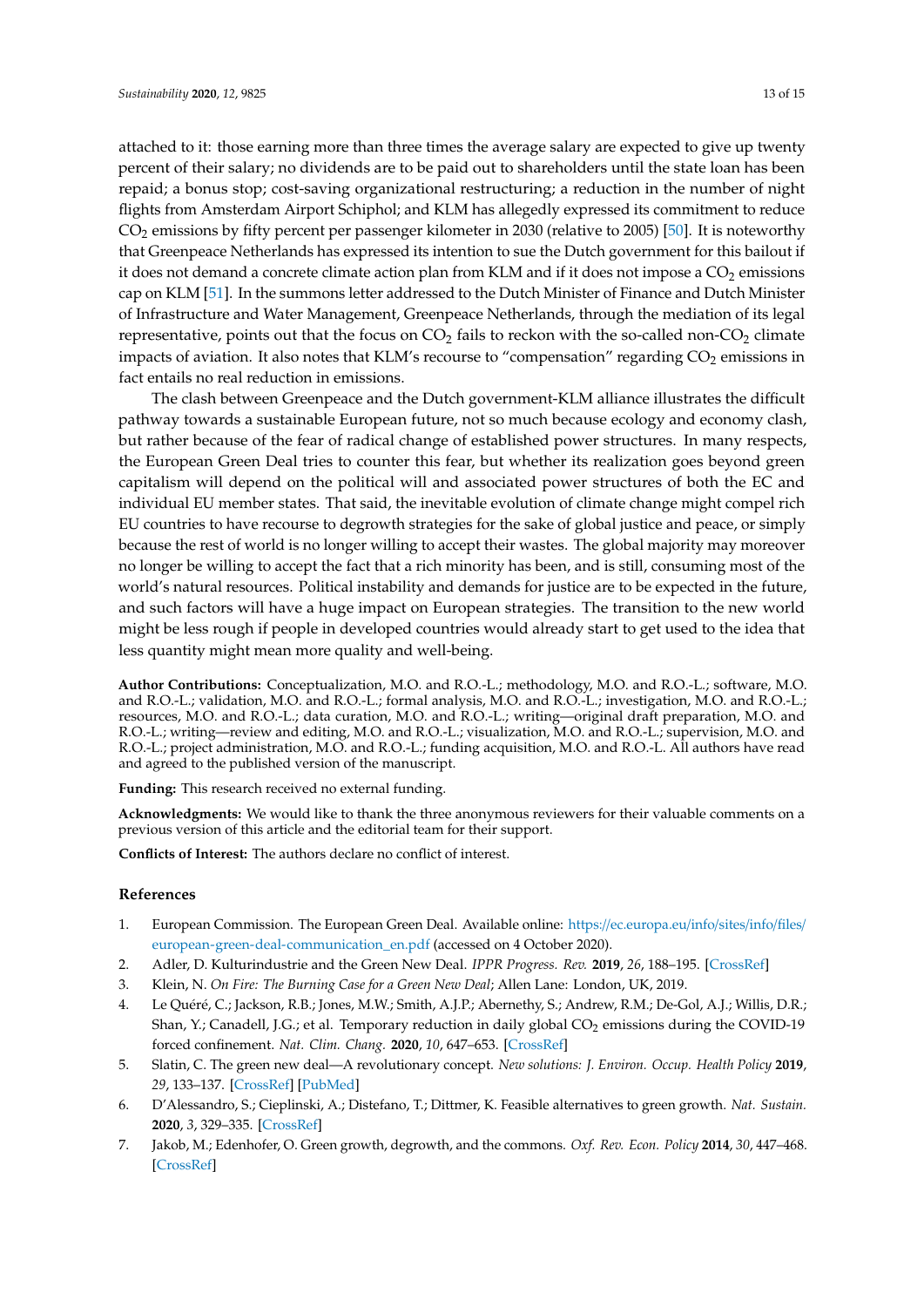- <span id="page-13-0"></span>8. Machin, A. Changing the story? The discourse of ecological modernisation in the European Union. *Environ. Politics* **2019**, *28*, 208–227. [\[CrossRef\]](http://dx.doi.org/10.1080/09644016.2019.1549780)
- <span id="page-13-1"></span>9. Stegemann, L.; Ossewaarde, M. A sustainable myth: A neo-gramscian perspective on the populist and post-truth tendencies of the European green growth discourse. *Energy Res. Soc. Sci.* **2018**, *43*, 25–32. [\[CrossRef\]](http://dx.doi.org/10.1016/j.erss.2018.05.015)
- <span id="page-13-2"></span>10. Neyra, R. Constructing the people: Left populism and degrowth movements. *Eur. Leg.* **2019**, *24*, 563–569. [\[CrossRef\]](http://dx.doi.org/10.1080/10848770.2018.1550896)
- <span id="page-13-3"></span>11. Sandberg, M.; Klockars, K.; Wilén, K. Green growth or degrowth? Assessing the normative justifications for environmental sustainability and economic growth through critical social theory. *J. Clean. Prod.* **2019**, *206*, 133–141. [\[CrossRef\]](http://dx.doi.org/10.1016/j.jclepro.2018.09.175)
- <span id="page-13-4"></span>12. Coyle, D. *The Economics of Enough: How to Run the Economy as if the Future Matters*; Princeton University Press: Princeton, NJ, USA, 2011.
- <span id="page-13-5"></span>13. Bongardt, A.; Torres, F. The competitiveness rationale, sustainable growth and the need for enhanced economic coordination. *Intereconomics* **2010**, *45*, 136–146.
- <span id="page-13-6"></span>14. Bowen, A.; Frankhauser, S. The green growth narrative: Paradigm shift or just spin? *Global Environ. Chang.* **2011**, *21*, 1157–1159. [\[CrossRef\]](http://dx.doi.org/10.1016/j.gloenvcha.2011.07.007)
- <span id="page-13-12"></span>15. Loiseau, E.; Saikku, L.; Antikainen, R.; Droste, N.; Hansjürgens, B.; Pitkanen, K.; Leskinen, P.; Kuikman, P.; Thomsen, M. Green economy and related concepts: An overview. *J. Clean. Prod.* **2016**, *139*, 361–371. [\[CrossRef\]](http://dx.doi.org/10.1016/j.jclepro.2016.08.024)
- 16. MacArthur, J.L.; Hoicka, C.E.; Castleden, H.; Das, R.; Lieu, J. Canada's green new deal: Forging the socio-political foundations of climate resilient infrastructure? *Energy Res. Soc. Sci.* **2020**, *65*, 101442. [\[CrossRef\]](http://dx.doi.org/10.1016/j.erss.2020.101442)
- <span id="page-13-15"></span>17. Rosenbaum, E. Green growth—Magic bullet or damp squib? *Sustainability* **2017**, *9*, 1092. [\[CrossRef\]](http://dx.doi.org/10.3390/su9071092)
- <span id="page-13-7"></span>18. Vazquez-Brust, D.; Smith, A.M.; Sarkis, J. Managing the transition to critical green growth: The green growth state. *Futures* **2014**, *64*, 38–50. [\[CrossRef\]](http://dx.doi.org/10.1016/j.futures.2014.10.005)
- <span id="page-13-8"></span>19. Bowen, A.; Hepburn, C. Green growth: An assessment. *Oxf. Rev. Econ. Policy* **2014**, *30*, 407–422. [\[CrossRef\]](http://dx.doi.org/10.1093/oxrep/gru029)
- <span id="page-13-9"></span>20. Wanner, T. The new "passive revolution" of the green economy and growth discourse: Maintaining the "sustainable development" of neoliberal capitalism. *New Political Econ.* **2015**, *20*, 21–41. [\[CrossRef\]](http://dx.doi.org/10.1080/13563467.2013.866081)
- <span id="page-13-10"></span>21. European Commission. EU Biodiversity Strategy to 2020. 2011. Available online: https://[ec.europa.eu](https://ec.europa.eu/environment/nature/biodiversity/strategy/)/ [environment](https://ec.europa.eu/environment/nature/biodiversity/strategy/)/nature/biodiversity/strategy/ (accessed on 4 October 2020).
- <span id="page-13-11"></span>22. D'Souza, R. Green growth: Ideology, political economy and the alternatives. *Strateg. Anal.* **2017**, *41*, 204–206. [\[CrossRef\]](http://dx.doi.org/10.1080/09700161.2017.1278881)
- <span id="page-13-13"></span>23. OECD. Towards Green Growth. 2011. Available online: https://[www.oecd.org](https://www.oecd.org/greengrowth/48012345.pdf)/greengrowth/48012345.pdf (accessed on 4 October 2020).
- <span id="page-13-14"></span>24. World Bank. Inclusive Green Growth: The Pathway to Sustainable Development. Available online: https://[openknowledge.worldbank.org](https://openknowledge.worldbank.org/handle/10986/6058)/handle/10986/6058 (accessed on 20 September 2020).
- <span id="page-13-16"></span>25. Capasso, M.T.; Hansen, J.; Heiberg, A.; Klitkou Steen, M. Green growth—A synthesis of scientific findings. *Technol. Forecast. Soc. Chang.* **2019**, *146*, 390–402. [\[CrossRef\]](http://dx.doi.org/10.1016/j.techfore.2019.06.013)
- <span id="page-13-17"></span>26. Wright, C.; Mann, M. Future imaginings and the battle over climate science: An interview with Michael Mann. *Organization* **2013**, *20*, 748–756. [\[CrossRef\]](http://dx.doi.org/10.1177/1350508413489818)
- <span id="page-13-18"></span>27. Jocoy, C.L. Green growth machines? Competing discourses of urban development in Playa Vista, California. *Urban Geogr.* **2018**, *39*, 388–412. [\[CrossRef\]](http://dx.doi.org/10.1080/02723638.2017.1333238)
- <span id="page-13-23"></span>28. Sica, C.E. For a radical green new deal: Energy, the means of production, and the capitalist state. *Capital. Nature Soc.* **2019**. [\[CrossRef\]](http://dx.doi.org/10.1080/10455752.2019.1692049)
- <span id="page-13-19"></span>29. Sweeney, S. The green new deal's magical realism. *New Labor Forum* **2019**, *28*, 74–78. [\[CrossRef\]](http://dx.doi.org/10.1177/1095796019837934)
- <span id="page-13-20"></span>30. Morozov, E. *To Save Everything, Click Here: Technology, Solutionism and the Urge to fix Problems that Don't Exist*; Penguin: London, UK, 2013.
- <span id="page-13-21"></span>31. Pollin, R. Advancing a viable global climate stabilization project: Degrowth versus the green new deal. *Rev. Radic. Political Econ.* **2019**, *51*, 311–319. [\[CrossRef\]](http://dx.doi.org/10.1177/0486613419833518)
- <span id="page-13-22"></span>32. Albert, M.J. The dangers of decoupling: Earth system crisis and the "fourth industrial revolution". *Glob. Policy* **2020**, *11*, 245–254. [\[CrossRef\]](http://dx.doi.org/10.1111/1758-5899.12791)